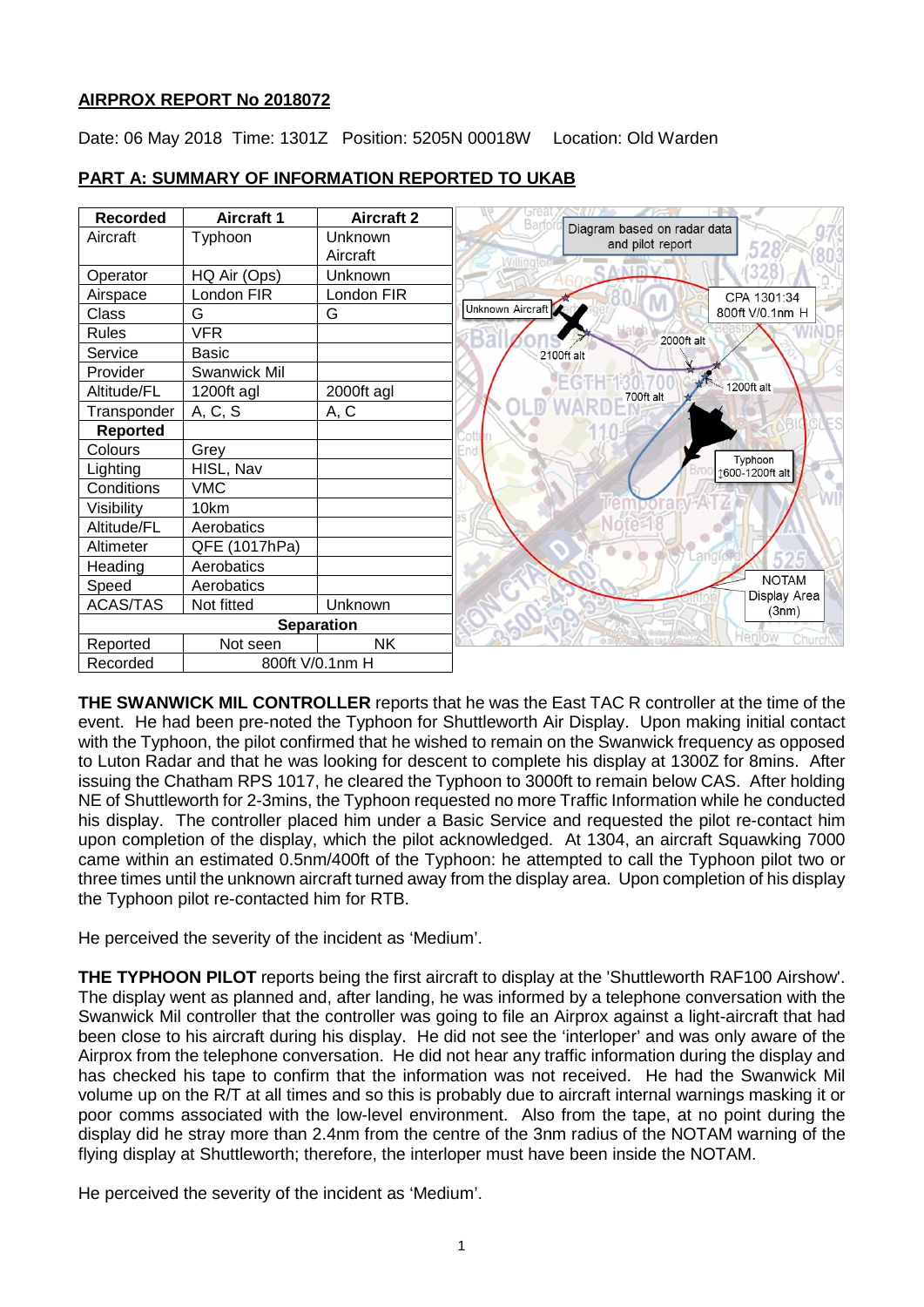## **THE UNKNOWN AIRCRAFT PILOT** could not be traced.

### **Factual Background**

The weather at Luton was recorded as follows:

METAR EGGW 061250Z AUTO 11007KT 080V140 9999 NCD 22/09 Q1022

The display NOTAM was as below:

#### **Analysis and Investigation**

#### **Military ATM**

The Typhoon was initially receiving a Traffic Service (TS) from Swanwick (Mil) East and, in the minutes leading up to the Airprox, Traffic Information (TI) was passed in accordance with CAP774. Approximately 4 mins before the Airprox, the Typhoon pilot requested no more updates due to the impending display and the ATS was downgraded to a Basic Service at that time. Notwithstanding, approximately 1min prior to the Airprox, the Swanwick (Mil) TAC East controller passed TI on the unknown aircraft at 1½nm and ½nm. No response was received from the Typhoon pilot who later reported not hearing the TI nor seeing the unknown aircraft.

Figure 1, timed at 1258:11, corresponds to the time that the Typhoon (Sqk 4643) was placed under a Basic Service. The unknown aircraft (Sqk 7000) is operating to the west of the Typhoon.



Figure 1 timed at 1258:11 Figure 2 timed at 1301:36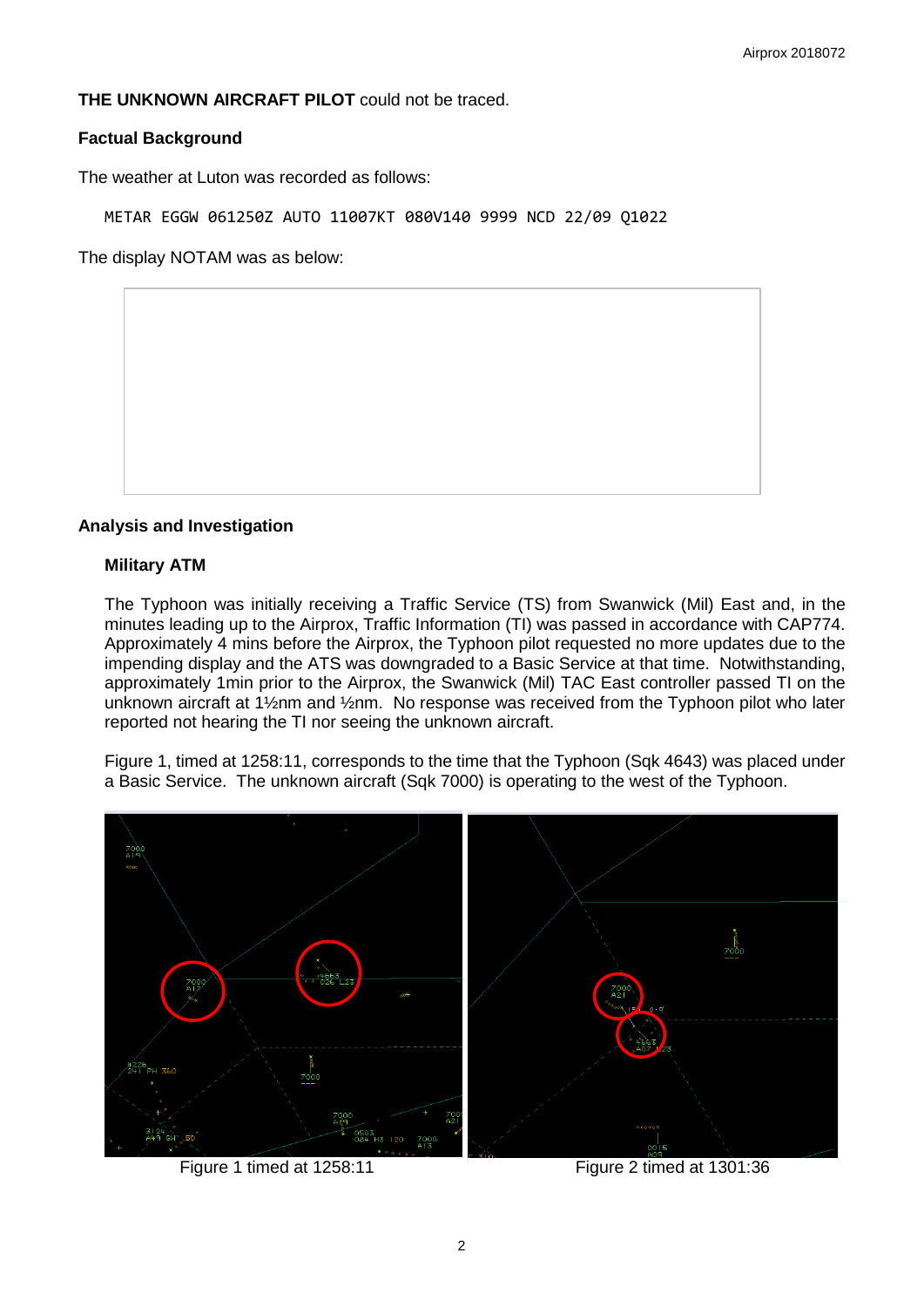Figure 2, timed at 1301:36, is coincident with TI being passed for the first time. The TI states the unknown aircraft as "Traffic north of Shuttleworth by one and a half mile, two thousand feet, tracking north easterly".

Figure 3, timed at 1302:37, is coincident with TI being passed for a second and final time. The TI states the unknown aircraft as "North, half a mile, two thousand feet tracking east".



Figure 3 timed at 1302:37 Figure 4 timed at 1302:44, showing CPA.

Figure 4, timed at 1302:44, shows the CPA between the aircraft as 0.1nm and 800ft indicated on Mode C.

Swanwick (Mil) sectorises UK airspace and assigns frequencies to each sector. In this instance, Old Warden (Shuttleworth) airfield lies within South East airspace and has different frequencies associated with it. The TAC East controller offered to handover the Typhoon to Luton Radar who may have been better placed to control the aircraft. This offer was declined by the Typhoon and the Swanwick investigation recommended that, in future, this should not be an offer; the aircraft should be handed to the agency best placed to provide a service.

Advice was sought from NATS Service Manager at Swanwick who recommended that the East frequency being used by the TAC East Controller should not be used below 15,000ft at Old Warden. It is therefore unsurprising that the TI passed by the TAC East controller was not received by the Typhoon.

This Airprox occurred in Class G airspace between a Typhoon receiving a BS and an unknown aircraft. The Swanwick (Mil) TAC East controller attempted to discharge their responsibilities as part of the Basic Service but, due to inappropriate frequency selection, the TI was ineffective. Therefore, the provision of an ATS was not an effective barrier in this incident.

# **UKAB Secretariat**

The Typhoon and unknown aircraft pilots shared an equal responsibility for collision avoidance and not to operate in such proximity to other aircraft as to create a collision hazard<sup>[1](#page-2-0)</sup>. An aircraft operated on or in the vicinity of an aerodrome shall conform with or avoid the pattern of traffic formed by other aircraft in operation<sup>[2](#page-2-1)</sup>.

l

<span id="page-2-0"></span><sup>1</sup> SERA.3205 Proximity.

<span id="page-2-1"></span><sup>2</sup> SERA.3225 Operation on and in the Vicinity of an Aerodrome.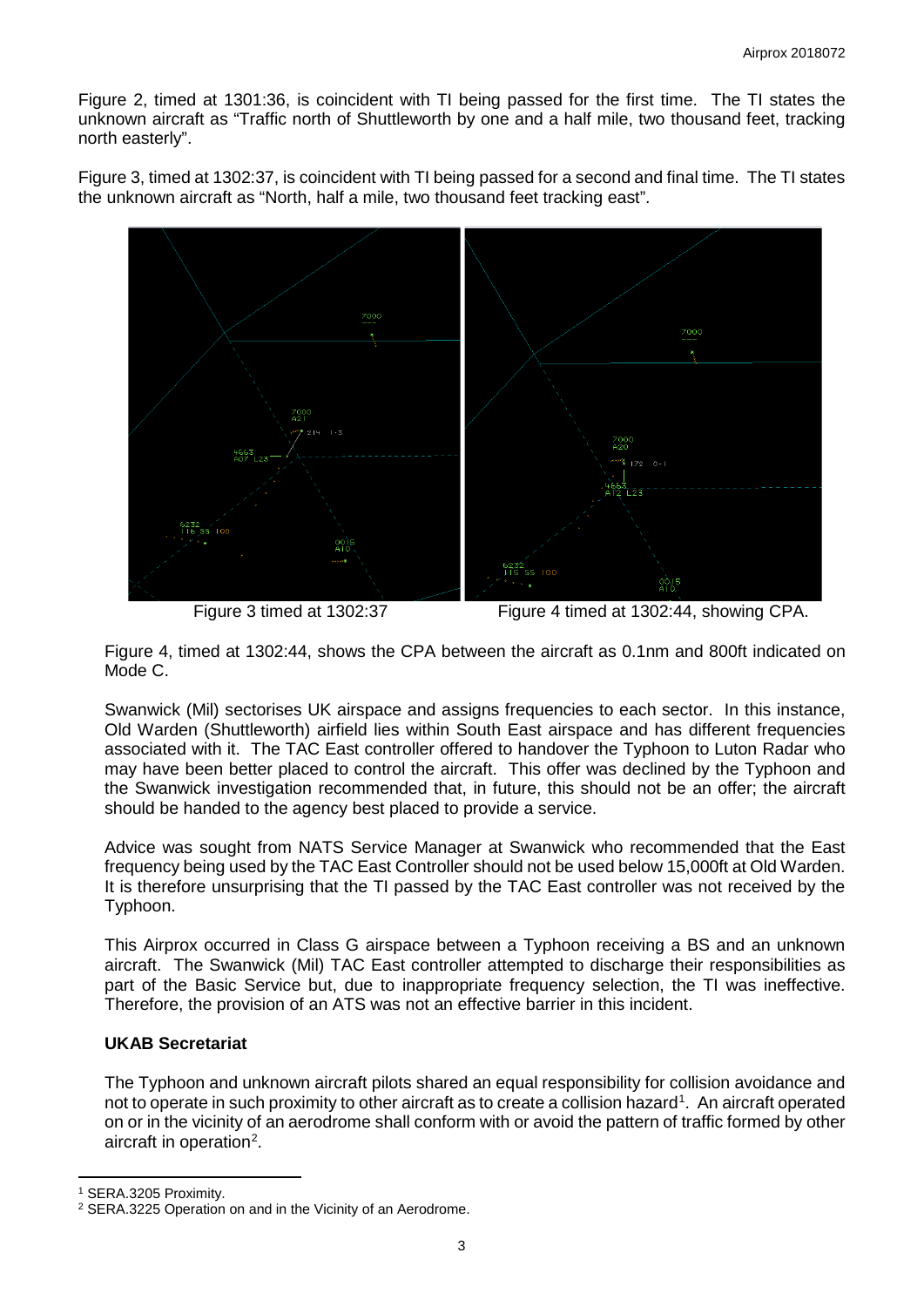## **Comments**

## **HQ Air Command**

The Typhoon pilot had justifiably downgraded his Air Traffic Service to a Basic Service in the knowledge that the controller would still likely pass TI on aircraft that posed a definite threat to his aircraft whilst he executed his display. This was a sensible course of action given the concentration required to execute the display sequence; however, choosing to remain on a frequency that is not designed to have coverage at the lower levels where he was operating was less than ideal; the ATS unit's investigation found that the frequency in use was recommended not to be used below 15,000ft in the vicinity of Old Warden.

Other MAC barriers were unavailable because the Typhoon is not yet fitted with an ACAS (it is not known if the unidentified light aircraft was fitted with an ACAS) and the Typhoon pilot's lookout would have been highly compromised while he conducted his display.

The major lessons from this Airprox are: 1. That it should never be assumed that a warning NOTAM for an air display will provide a 'sterile' zone; indeed, there have been occasions where a RA(T) has been penetrated by an unauthorised aircraft; and, 2. Radio frequencies do not always deliver complete coverage at all levels. On this latter point, the unit investigation recommended that, in future, pilots should be instructed to change to a more appropriate frequency.

## **Summary**

An Airprox was reported when a Typhoon and an unknown aircraft flew into proximity at 1301hrs on Sunday 6<sup>th</sup> May 2018 whilst the Typhoon was conducting a display at Old Warden. The Typhoon pilot was operating under VFR in VMC and in receipt of a Basic Service from Swanwick. The unknown aircraft's pilot could not be traced.

## **PART B: SUMMARY OF THE BOARD'S DISCUSSIONS**

Information available consisted of reports from the pilot of the Typhoon aircraft, transcripts of the relevant RT frequencies, radar photographs/video recordings, reports from the air traffic controllers involved and reports from the appropriate ATC and operating authorities.

The Board first began by looking at the actions of the Typhoon pilot. The military member briefed the Board on his actions and commented that it was normal practice for military pilots carrying out displays to downgrade to a Basic Service because this minimises the amount of TI they receive whilst carrying out the high workload manoeuvres. He commented that the Typhoon pilot had elected to remain with Swanwick (Mil) rather than talk to Luton because military pilots believe they will receive additional relevant TI even under a Basic Service due to the enhanced understanding of military operations by military controllers. The NATS representative confirmed that the Luton controller would probably not have been able to pass TI to the Typhoon pilot under a Basic Service given that, at that time of day, arriving and departing aircraft would be prioritised under their higher level of service. Notwithstanding, members noted that the Typhoon pilot was fully aware of the provisions of his Basic Service, although some wondered whether he felt he might be gaining a degree of protection under the published NOTAM that was not necessarily the case. Although he had asked not to receive further traffic information, members noted that, had the Typhoon pilot been allocated a more suitable low-level frequency, he might have received valuable situational awareness on a potential threat.

The Board then turned to the actions of the Swanwick (Mil) controller. The military air traffic member reported that, although specific radio frequency height restrictions were not published in the ATM documents for Swanwick, it was widely understood that the very minimum that Swanwick (Mil) could operate down to was 3000ft. He went on to say that the controller should have been aware of this frequency limitation, and that controllers have now been re-briefed to instruct pilots to change frequency if operating at lower levels thereby giving the pilot the option to request a frequency that will provide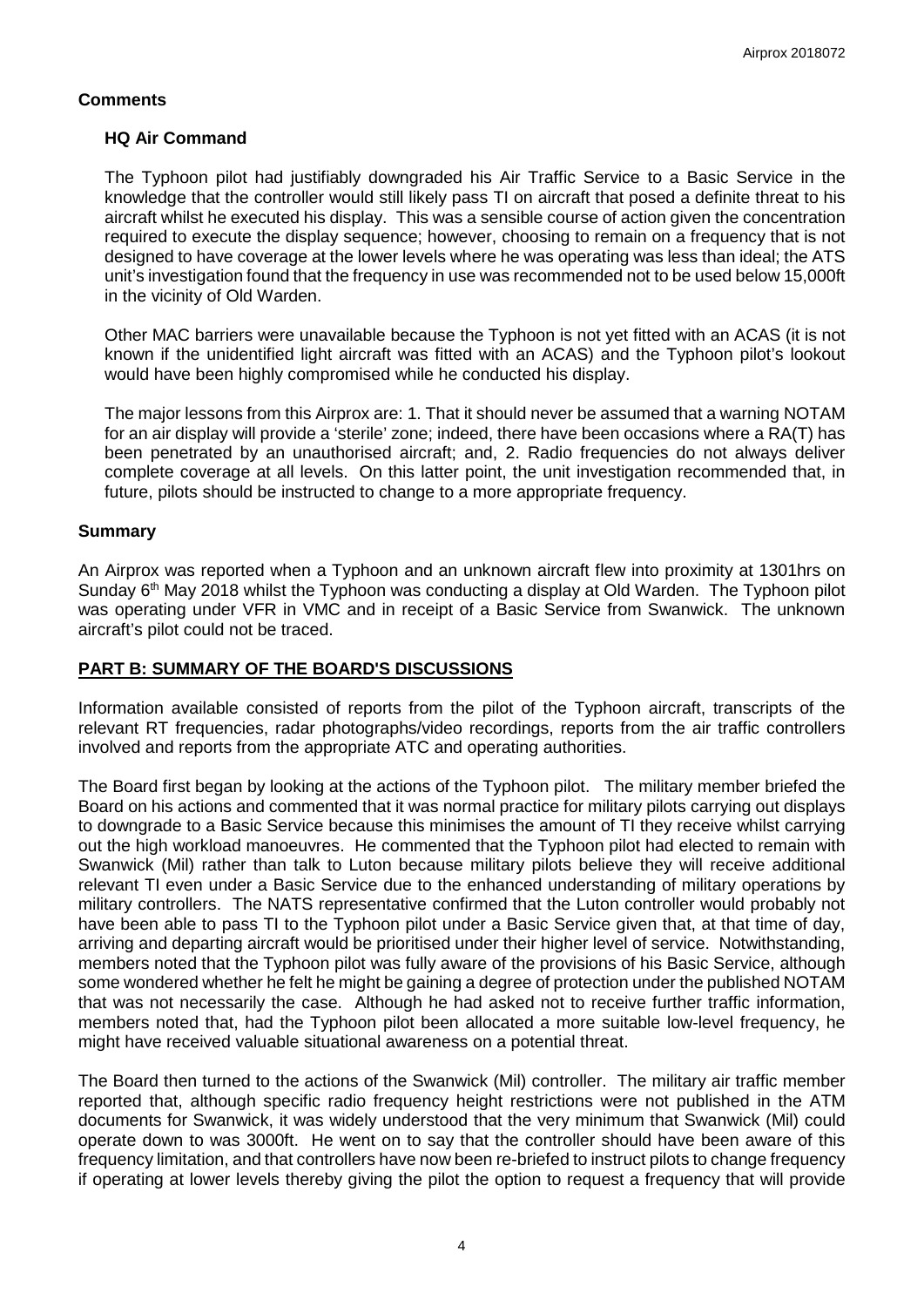better reception. Notwithstanding, members noted that the controller appropriately endeavoured to pass traffic information as 'Duty of Care' even though the Typhoon pilot was under only a Basic Service.

Members were disappointed that the unknown aircraft could not be traced, noting that, unfortunately, it had faded from radar shortly after leaving the NOTAM'd area. Although the Board agreed that the NOTAM was for information only, it was clearly available prior to the display and the unknown aircraft pilot should have used this information to ensure he was aware of the activity prior to getting airborne. The Board also agreed that the unknown aircraft pilot would have been better served by communicating with either Old Warden or Luton prior to entering the NOTAM'd area so that they had the opportunity to receive updated information on the flying display. Some members wondered whether the unknown light-aircraft pilot had not only flown through the NOTAM but had also penetrated the Old Warden temporary ATZ. However, although the unknown aircraft Mode C readout indicated 2000ft altitude at CPA, and Old Warden being 110ft amsl, transponder tolerances were such that it could not be definitively determined that the ATZ had been penetrated if active. Notwithstanding, GA members opined that the unknown light aircraft pilot had been ill-advised to have flown overhead Old Warden at the top of the ATZ given that other aircraft might well be joining, operating within or departing at that altitude.

The Board then looked at the actions of Old Warden. They noted that the Typhoon display had been a late entry into their Airshow<sup>[3](#page-4-0)</sup> programme and that Old Warden had applied for a RA(T) on Thursday  $26<sup>th</sup>$  April 2018 for the Airshow on Sunday the  $6<sup>th</sup>$  May 2018: this gave only 6 working days from application to display. The Board were informed that CAP 403 requires 90 days minimum for the processing of a RA(T) application in order to complete the legal processes involved (this includes a minimum of one week for DfT to approve the application); as a result, the CAA had not approved the request. Some members wondered why the RA(T) application process was so protracted: 90 days appeared to be excessive, but it was not known what specific actions had to be conducted in order to process a request or whether all of these processes were fundamentally required for Class G airspace. Nonetheless, members noted that Old Warden had at least NOTAM'd the event and, whilst not prohibiting pilots flying in the NOTAM'd area, this did at least provide pilots with sufficient information to plan their route accordingly and ensure that their track did not endanger the safe flight of themselves or the displaying pilots.

#### **Timeline**

 $\overline{\phantom{a}}$ 

 $G<sub>1</sub>$ As detailed in Chapter 3, a number of critical deadlines need to be met in the planning for a Flying Display or Special Event. These are summarised below

| Type of Event                                       | Airspace Regulation<br>(For RA(T) action)<br>AROps@caa.co.uk | Air Traffic Action (CAA<br><b>ATS Regional Office)</b><br>Form: SRG 1417 | Aerodrome<br>Licensing<br>Action (ASD)<br>Form:SRG 2003 | Airspace Regulation<br>(For<br>deconfliction)<br>AROps@caa.co.uk | CAA GA Unit<br>Action Form:here |
|-----------------------------------------------------|--------------------------------------------------------------|--------------------------------------------------------------------------|---------------------------------------------------------|------------------------------------------------------------------|---------------------------------|
| <b>Flying Displays and</b><br><b>Special Events</b> | 90 Days                                                      | 90 Days                                                                  | 60 Days                                                 | 42 Days                                                          | 42 Days                         |
| <b>Balloon Events</b>                               | 90 Days                                                      | 90 Days                                                                  |                                                         | 42 Days                                                          |                                 |
| Parachuting                                         | 90 Days                                                      | 90 Days                                                                  |                                                         | 28 Days                                                          |                                 |
| Microlight<br>Events (Non-display)                  | 90 Days                                                      | 90 Days                                                                  |                                                         | 42 Days                                                          | 42 Days*                        |
| Helicopter<br>Events (Non-display)                  | 90 Days                                                      | 90 Days                                                                  | 60 Days                                                 | 42 Days                                                          | 42 Days*                        |
| Air Races and<br><b>Rallies</b>                     | 90 Days                                                      | 90 Days                                                                  | 60 Days                                                 | 42 Days                                                          | 42 Days*                        |

\*A minimum of 42 days notice is required for any Permission or Exemption from the Standardised European Rules of the Air.

Figure 5: CAP 403 - Timeline for Applications

The Board then looked at the cause of the Airprox and quickly agreed that the unknown aircraft should have known about the flying display through the NOTAM and his presumed pre-briefing. As a result, members assessed that the pilot of the unknown aircraft had flown into conflict with the Typhoon, with a contributory factor that the pilot of the unknown aircraft had flown into a NOTAM'd area. Turning to the risk, the Board agreed that although the recorded separation was 800ft vertically, with a highly dynamically manoeuvring Typhoon, this separation had largely been a result of serendipity given that

<span id="page-4-0"></span><sup>3</sup> AIC Y 004/2018. Old Warden Aerodrome and Special Events 2018. Date of Publication 15 February 2018.